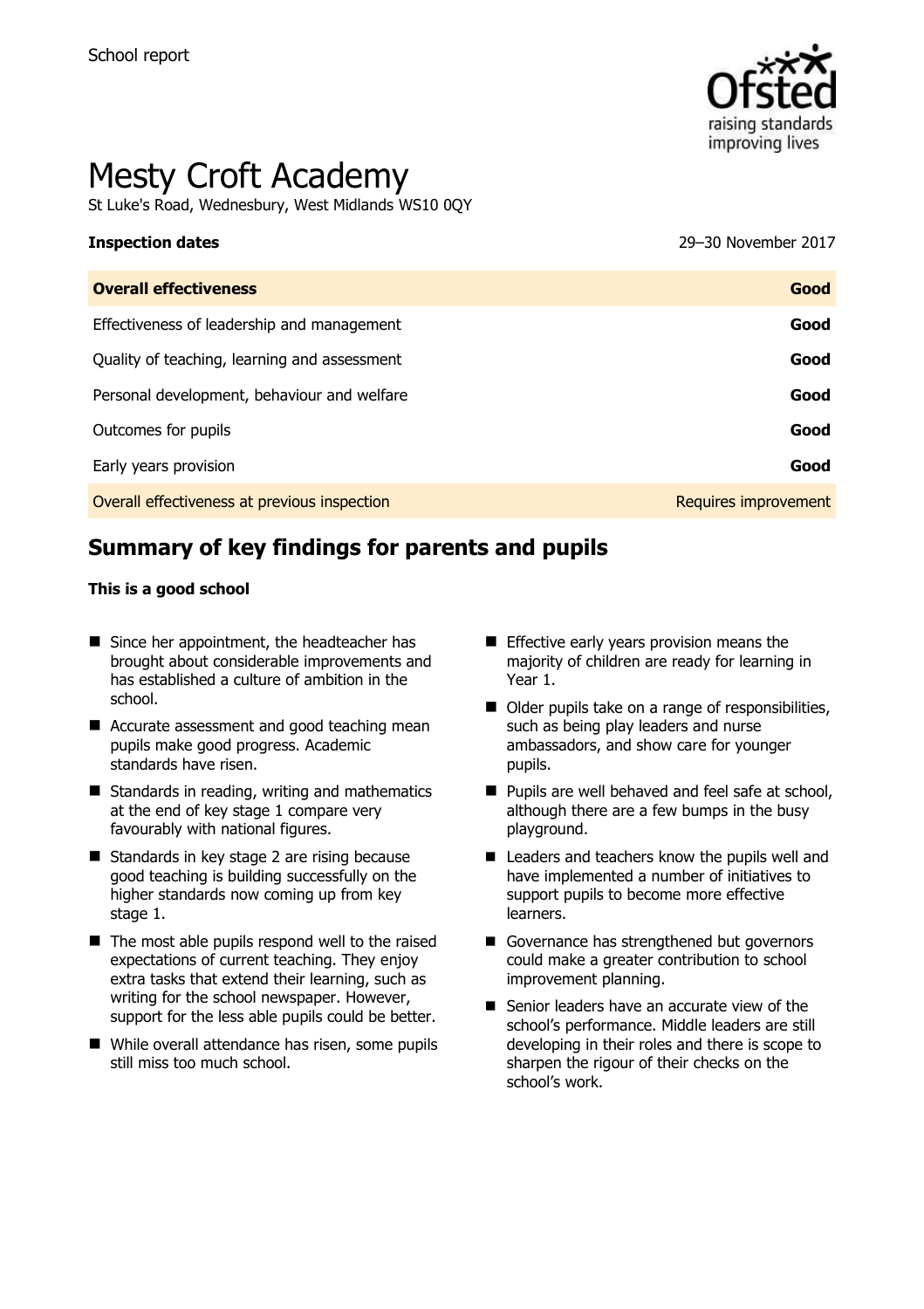

# **Full report**

### **What does the school need to do to improve further?**

- Continue to improve teaching and learning in order to improve progress across the curriculum, particularly for less able pupils, by ensuring:
	- teachers and other adults respond quickly enough when pupils do not understand
	- pupils have access to appropriate resources when necessary.
- **IMPROPE Instance Incontract Improve leadership and management further by:** 
	- improving the skills of the governing board so that it makes a greater contribution to school development planning
	- ensuring that newly appointed middle leaders receive the training and support to develop their roles
	- sharpening the rigour of leaders' checks on how well actions to drive improvement are working.
- Improve pupils' behaviour and attendance by:
	- taking action to reduce the number of knocks and bumps in the playground at lunchtime
	- working with parents to improve the attendance of pupils who miss too much school.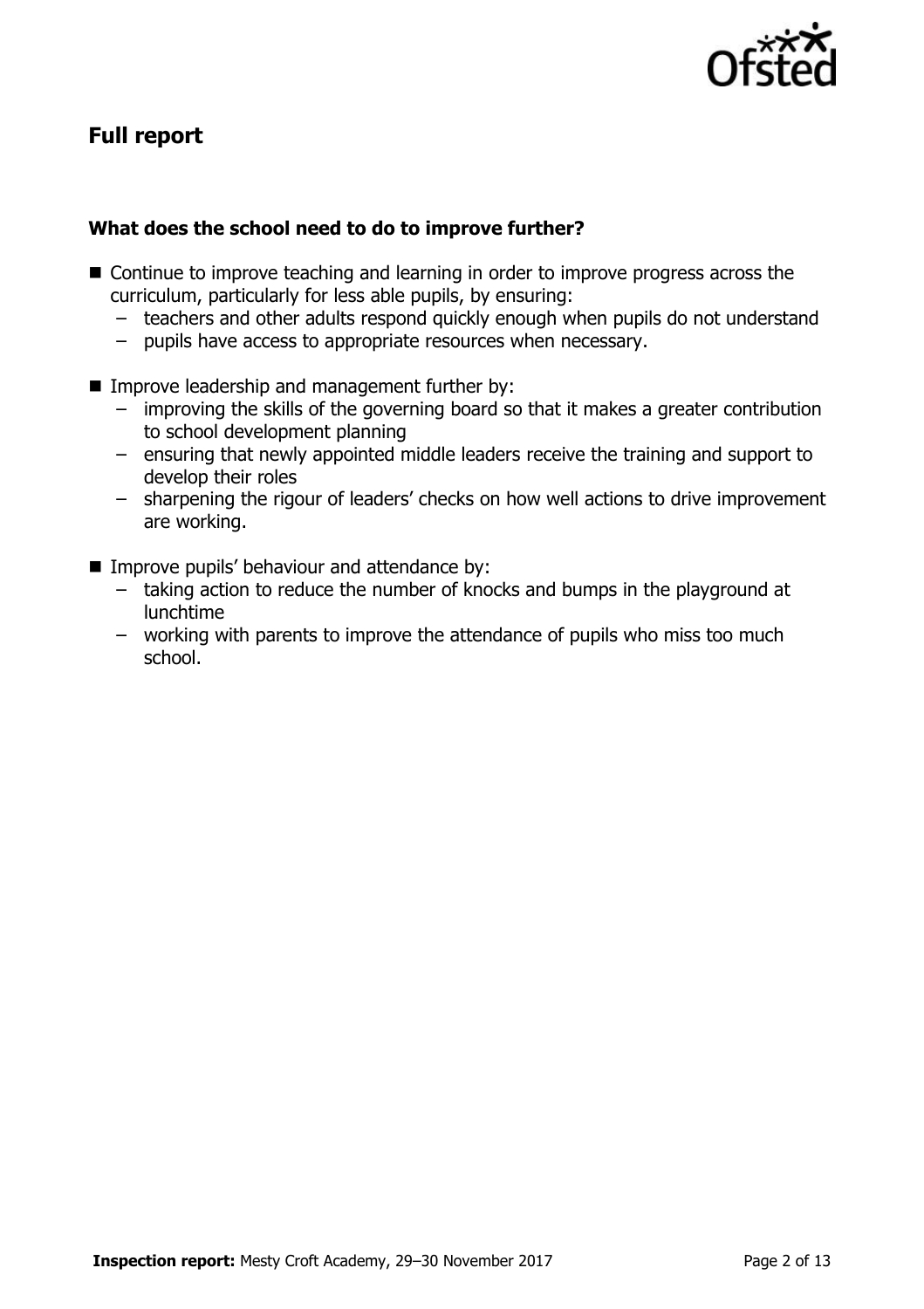

# **Inspection judgements**

#### **Effectiveness of leadership and management Good**

- Since her appointment, the headteacher has brought greater momentum to address the areas for improvement identified by the previous inspection. She is ambitious for the school to improve further so that pupils receive the best education possible. All staff share this ambition and there is a culture of continuous improvement throughout the school.
- The headteacher manages staff performance effectively to improve teaching and learning. She and other leaders encourage teachers to be the best they can be. Teaching is now consistently good in almost all areas and appropriate support is in place to ensure that staff can improve their practice.
- Teachers feel well supported and receive regular training and development to improve their teaching. Leaders and staff regularly plan and work together in order to improve aspects of teaching, learning or assessment. All teachers have taken on additional responsibility for the leadership of a subject, which demonstrates their commitment to supporting the school to improve. Staff say 'there is a culture of change now'. As a result of this, teaching, learning and assessment have improved.
- Leaders provide staff with high-quality professional training, including from specialist leaders of education (SLEs) working with the Wednesbury Learning Community Trust. They also ensure that support is given to middle leaders to strengthen their evaluative and leadership skills.
- Several subject leaders are new to their posts and are still developing in their roles. However, they all have good knowledge of standards and teaching in the subjects they lead. They keep an eye on teaching and standards and use the information they gather to plan for future improvements. Clear action plans are in place and some subject leaders are ambitious to gain a quality mark award in order to recognise the effectiveness of the school's work.
- The curriculum is suitably broad and there are imaginative links between subjects. The school has a topic-based curriculum, which supports reading, writing and mathematics across the curriculum. Well-thought-out topics such as the First World War or the Great Fire of London help pupils to learn about history, science and geography as well as developing their writing skills.
- Pupils' spiritual, moral, social and cultural development is supported by a number of extra-curricular activities. In the earth explorers' club, pupils tend a school allotment, which helps them to acquire useful life skills. In enterprise week, pupils work in teams, learning to be persistent, cope with challenge and think creatively in order to complete a task. The school works closely with the Rotary Club to support their fundraising campaigns. Some pupils recently sang on stage at the German market in Birmingham city centre, which helped to build their confidence and cultural awareness.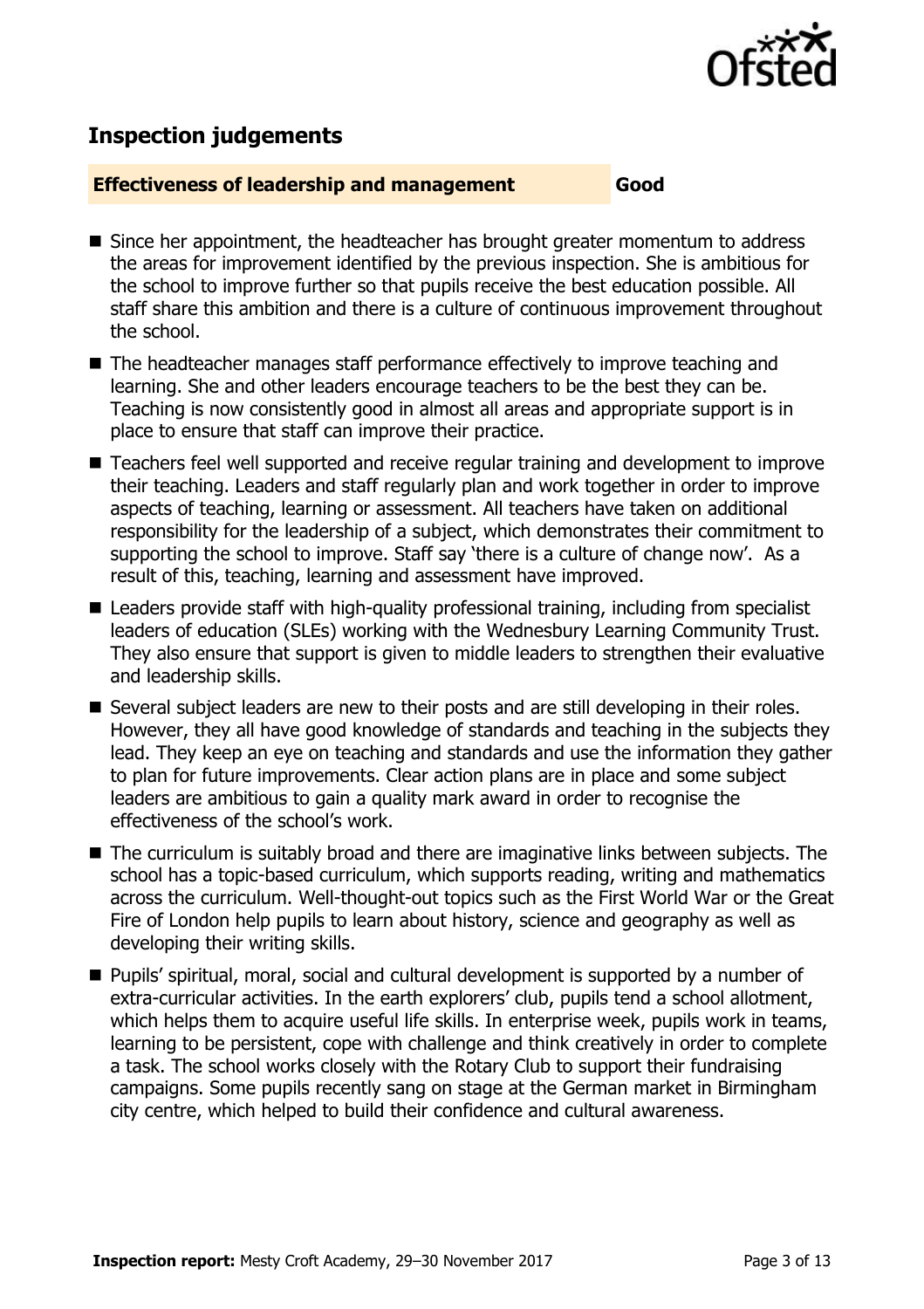

- Pupils' understanding of fundamental British values is good. In community group sessions, where pupils from different year groups meet together, they learn about democracy and cultural traditions, such as celebrating St Andrew's Day and learning about patrons.
- The use of pupil premium funding is effective. As a result of a recent analysis of pupils' needs, leaders decided to spend pupil premium funding on initiatives that will improve the self-esteem and resilience of disadvantaged pupils.
- The use of funding to support pupils with special educational needs is effective. Teachers adapt and amend their teaching to address the full range of pupils' needs and leaders have improved procedures for identifying needs and appropriate forms of support.
- Additional funding for physical education (PE) and school sports enables pupils to attend a number of external competitions, such as for football, netball, cricket and dance. Pupils who win trophies and awards are celebrated in assembly. This motivates pupils to get involved in school sports and extra-curricular events. In addition, the school's sports ambassador runs a number of after-school clubs, organises activities at lunchtime and provides staff training to improve the quality of PE provision across the school.

#### **Governance of the school**

- Governance has been strengthened since the last inspection. Governance is carried out by a board of directors which is aware of its statutory responsibilities. The directors also recognise a need to broaden further the range of skills on the board. Following a recent skills audit, a comprehensive action plan has been put in place. This correctly identifies that directors need to monitor more effectively the progress the school is making against actions in the school improvement plan.
- Directors are developing their role by carrying out visits to the school and taking on areas of responsibility. They are proud of the fact that the school is now engaging with the community more effectively. For example, they are very supportive of the recently established parents' council and the impact that this is already having in terms of relationships with parents.
- Although directors are aware of how additional funding such as pupil premium is spent, they are not fully involved in the evaluation of the impact of interventions.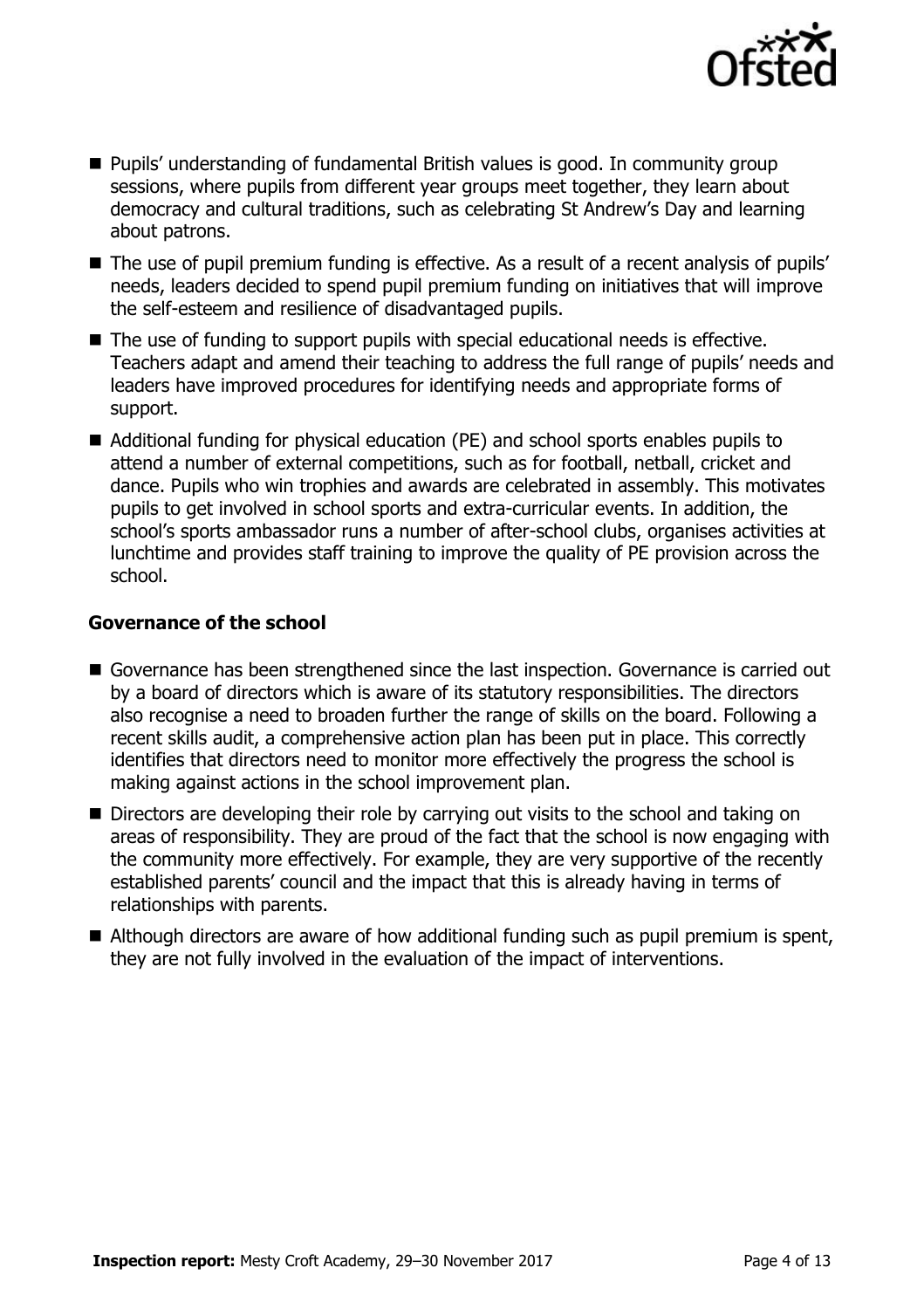

### **Safeguarding**

- The arrangements for safeguarding are effective.
- Children are safe in school. The school has developed good partnerships with parents and works closely with families that need support to get their children to school on time and ready to learn. As a result, children are happy and feel well protected.
- Teachers and other adults are aware of the signs of neglect and abuse and are vigilant in raising concerns. Accurate, timely referrals are made and followed up with external agencies.

#### **Quality of teaching, learning and assessment Good**

- The quality of teaching across the school has improved so that pupils are engaged and excited by learning. Consistent routines and high expectations are now well established. Pupils talk confidently and articulately when discussing problems and questions together and when giving answers to their teachers. Teachers model the use of specialist vocabulary effectively. As a result, pupils of all ages use key terms with ease and are able to explain their meaning.
- Teachers design activities with increasingly difficult levels of challenge, which stretches the more able pupils well. In Year 2 mathematics, for example, pupils regularly work their way through increasingly difficult problems until they get to 'the stinker', which is a really challenging problem that makes them think hard and apply what they know. In their conversations with inspectors, pupils in Years 5 and 6 reported that teachers made them do a lot of work but also said 'we love a challenge'.
- In mathematics at key stage 2, teachers focus on improving pupils' reasoning skills. They frequently ask pupils to explain 'why' when giving their answers. If pupils' responses demonstrate that they have not quite understood the teaching, most teachers adapt what they do to ensure that pupils get the support they need. However, this is not always the case and sometimes the less able pupils who are struggling are not supported quickly enough through teaching or the use of appropriate resources.
- Teachers' subject knowledge and their judgements about writing are secure. All teachers attend meetings and moderation sessions with other local schools and carry out their own internal checks to ensure that progress and standards in different year groups are as they should be.
- $\blacksquare$  To promote reading beyond the classroom, pupils visit the local library and take part in reading challenges. Some pupils have visited Birmingham's central library. As a result, many pupils are enthusiastic readers. They read frequently at home and at school. Pupils who read to inspectors did so confidently, using their phonics skills to decode when necessary. They described how they read most days at school, that there is an expectation for them to read at home and for them to select challenging books. The school has also invested in a new reading scheme.
- The curriculum is organised around topics which aim to enhance pupils' reading, writing and mathematics skills while they study content for other subjects such as history, geography or science. In a topic lesson on the Great Fire of London, Year 2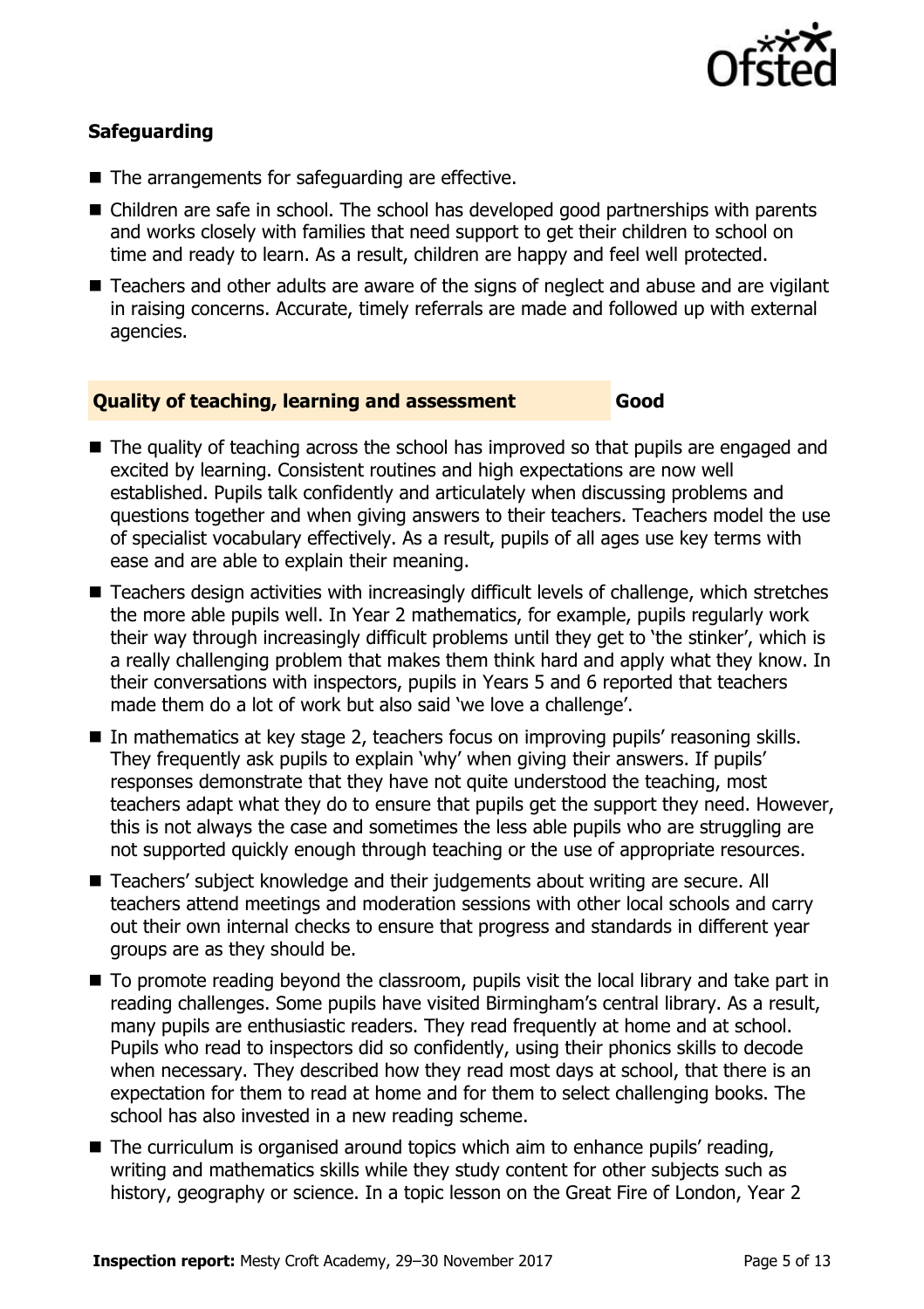

pupils demonstrated a good understanding of the causes and circumstances of the fire. They recalled historical facts about the dates, times and sequence of events. They also showed empathy for the people by describing how they thought it would have felt to be there at the time, using impressive vocabulary. One pupil commented that, 'The fire was so aggressive, I would have been petrified.' The quality of pupils' writing as a result of their learning was of a high standard.

#### **Personal development, behaviour and welfare Good**

### **Personal development and welfare**

- The school's work to promote pupils' personal development and welfare is good.
- Incidents of bullying are rare and, when any occur, pupils say they are dealt with swiftly by staff.
- **Pupils say they feel safe and parents say they feel their children are safe in school.** Inspectors spoke to pupils at lunchtime who said 'Mesty is like a big family'.
- Pupils attend a wide range of after-school clubs including art and crafts, school choir, earth explorers' club and newspaper club, where some pupils run the 'Mesty Chronicle'. This gives pupils a wide range of opportunities to write for real audiences. They also 'sell' advertising space, which develops their understanding of the world of work.
- Leaders have invested in a new programme of support for personal, social and health education (PSHE), which will focus on mental health and well-being. A new log cabin in the school grounds is being set up to act as a nurture hub and will also provide a meeting space for parent support activities. The school has a strong commitment to improving the social and emotional mental health of the pupils, which they see as a barrier to learning for some pupils, especially disadvantaged pupils. Leaders are aiming to apply for a quality mark to recognise this aspect of their work.

### **Behaviour**

- The behaviour of pupils is good. They move calmly and purposefully around the school, with only occasional reminders to 'walk nicely'. Well-established routines at lunchtime and breaktimes ensure that pupils eat and play in clean, orderly environments.
- Year 6 pupils take care of younger pupils by acting as play leaders, showing younger pupils how to play playground games. They also act as nurse ambassadors, showing younger pupils how to wash their hands.
- In lessons, pupils follow routines and expectations consistently. Disruption to learning through distracted behaviour is very rare and, if it occurs, is picked up quickly by staff. Pupils show good self-discipline in their lessons. They talk confidently about the choices they make to challenge themselves with more difficult tasks.
- **Pupils like the rewards they can earn from teachers and are motivated to receive them.**
- **Pupils show pride in their work through their presentation and commitment to learning.** They like to be challenged.
- Attendance for all pupils is broadly in line with national figures. Leaders monitor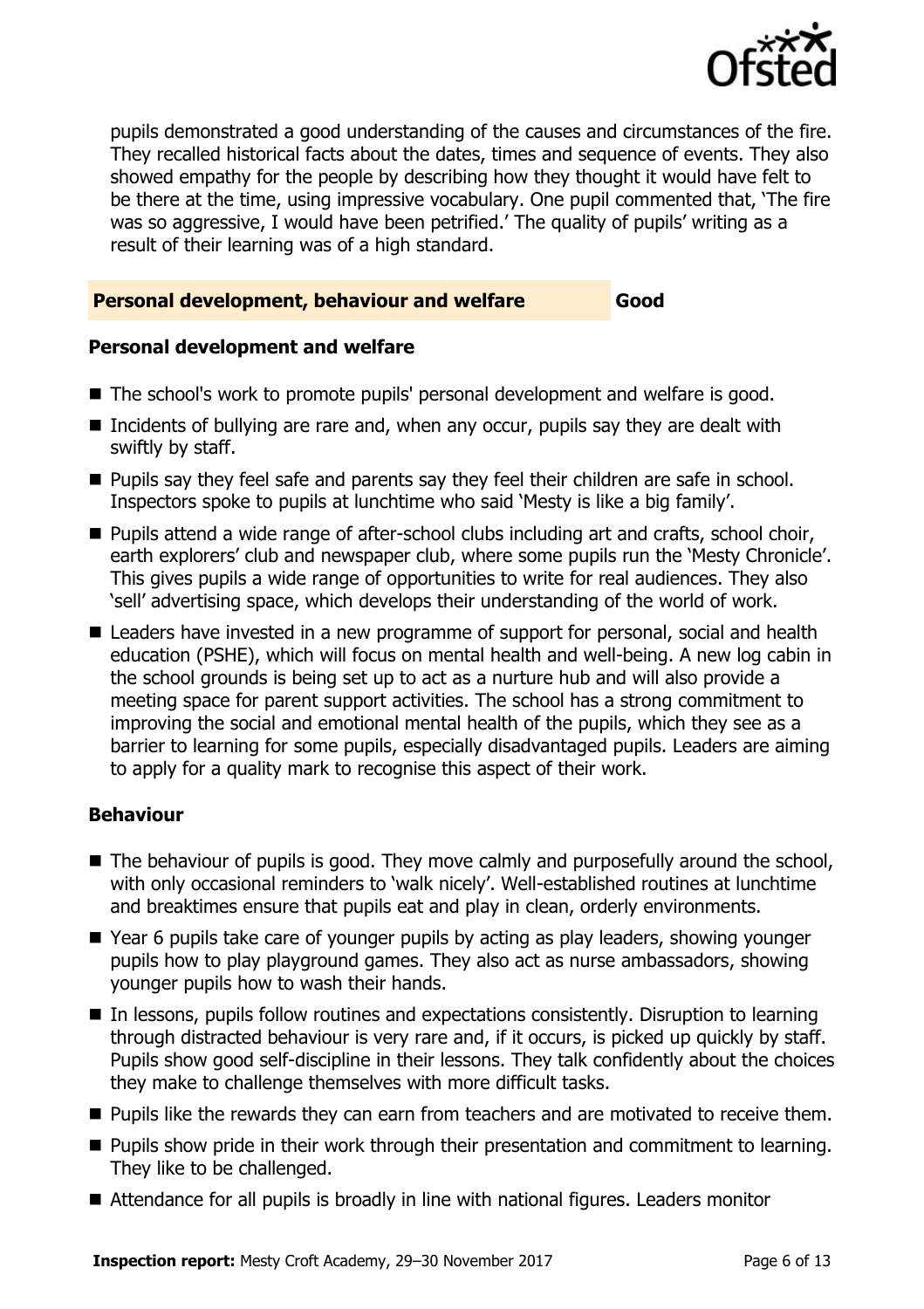

attendance rigorously to ensure that any dips are picked up quickly and patterns are identified. Persistent absence is still above average, but the school is working closely with parents to remove barriers to regular attendance.

- The school works closely with families to improve attendance and punctuality and has had considerable success, with some pupils now achieving 100% attendance. The breakfast club runs every day on a drop-in basis so that parents can ensure their children are at school on time.
- There are quite a lot of bumps and tumbles at lunchtime play but first aid is available when needed. Leaders are looking into ways to reduce these minor accidents on the busy playground.

#### **Outcomes for pupils Good**

- Outcomes across the school have improved since the last inspection. Pupils made strong progress by the end of key stage 2 in 2017. At key stage 1, pupils achieved in line with or above national figures at both the expected standard and at greater depth in reading, writing and mathematics.
- **IMPROMERGERS** In the quality of teaching have led to faster progress in all year groups. In 2017, for instance, key stage 2 pupils made much better progress than others nationally in writing.
- $\blacksquare$  As a result of the rising standards coming up from key stage 1, the proportion of key stage 2 pupils on track to reach the expected standard for their age has also risen. Leaders rigorously track pupils' progress and check that teachers are closing any gaps in pupils' knowledge and skills.
- The standard of writing in pupils' books currently is very strong at key stage 1. Pupils are given a wide range of opportunities to write for a range of different purposes, including newspaper reports, non-chronological accounts and stories. They confidently use grammatical terms appropriate to their age to describe the features of their texts.
- Any pupils who have special educational needs and/or disabilities are now identified early and a range of interventions are in place to ensure that they do not fall behind. The evaluation of the impact is in its early stages, but leaders track their progress rigorously. As a result, pupils who have additional needs make similar progress to their peers.
- $\blacksquare$  The most able pupils achieve well at this school. At key stage 1 in 2017, a higher proportion of pupils achieved at greater depth in reading, writing and mathematics than nationally. At key stage 2, a higher proportion of pupils achieved above the expected standard in reading and mathematics. The school's current tracking data indicates that this standard is being maintained in 2018. Evidence in pupils' books and the level of challenge provided in lessons supports this picture.
- Disadvantaged pupils in early years and key stage 1 reach similar standards to their peers. The gap between disadvantaged pupils and others nationally has closed at both a good level of development and phonics. Current disadvantaged pupils in key stage 2 are making increasingly better progress in response to the improved provision. Leaders are providing additional support for pupils' social and emotional health in order to build their resilience and self-esteem. Leaders see this as a longer-term solution to lifting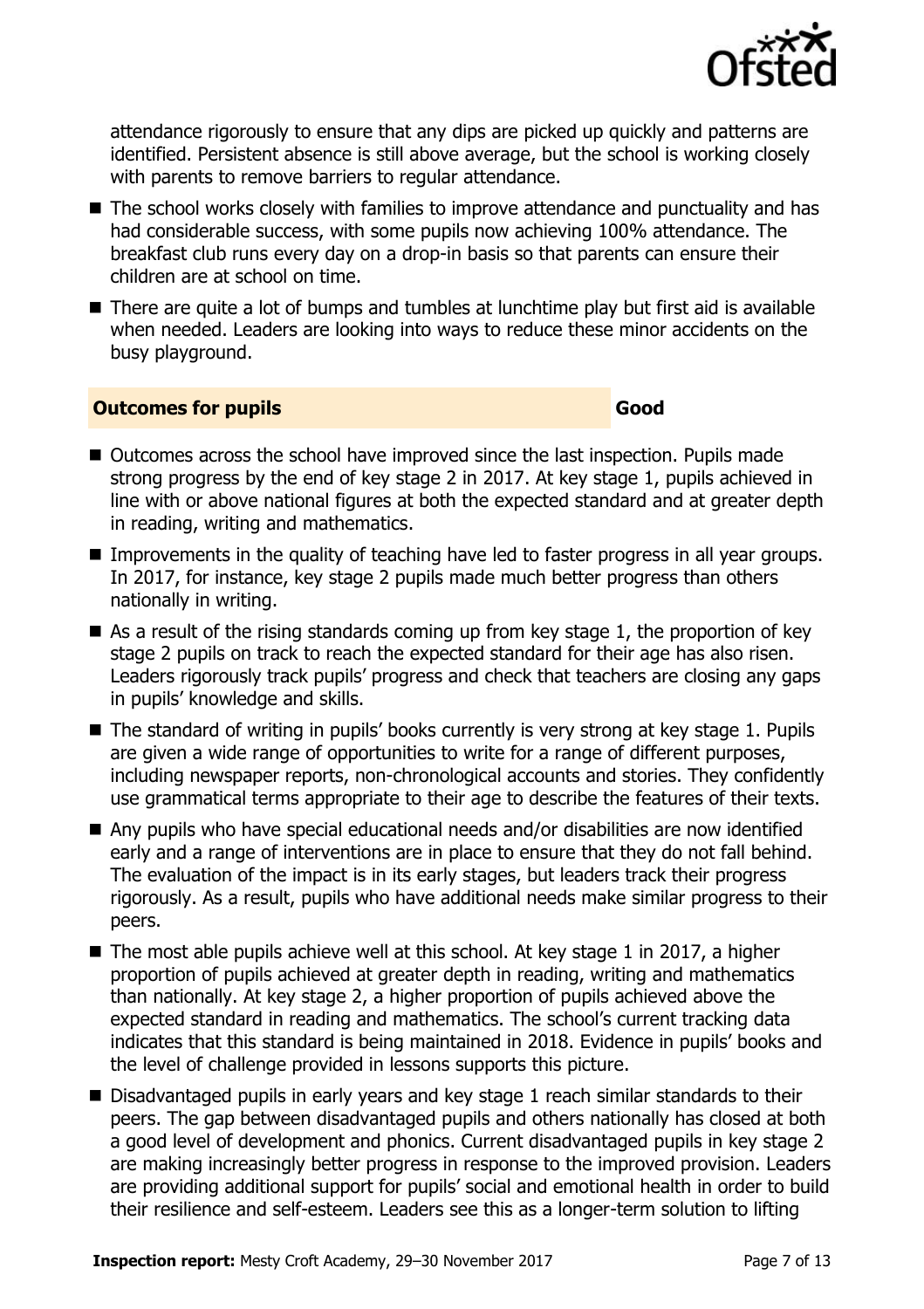

aspirations and promoting well-being. The school is ambitious to become a centre of excellence in this regard.

- At key stage 1, a high proportion of children reached the expected standard for their age in the Year 1 phonics screening check. This has been an improving picture over the last three years.
- In order to improve reading, leaders have instigated a determined drive to promote a reading culture in the school. Colourful displays featuring high-quality texts entice pupils to choose more challenging texts. As a result of a review of the texts used in the curriculum, many of the books used have been moved into lower year groups to ensure that challenge is built into the curriculum. In the school's 'Sherlock Holmes Room', which is furnished with period furniture, pupils who need additional support work with a teaching assistant to develop their inference and deduction skills by taking on the role of 'reading detectives'. As a result of this inspired initiative, pupils are excited by reading and frequently make rapid progress in reading accuracy and comprehension skills. There are some examples of exceptional progress.

#### **Early years provision Good Good**

- Many children start in the early years with a level of knowledge and skills below that typical for their age. Close liaison with parents helps children to settle in quickly and also enables the school to gather plenty of information about children's needs, aptitudes and interests. Consequently, all adults involved with children's early education are well informed.
- Children achieve well in the early years at this school. The proportion of children achieving a good level of development increased in 2017. The school's tracking data for the autumn term so far shows that the proportion of children on track to achieve a good level of development will increase again this year. In addition, two thirds of children currently in the Reception classes are on track to achieve age-related expectations, with some children operating above this level. From a low starting point, this represents good progress and shows that children are well prepared for Year 1.
- Good teaching, steered by effective leadership, leads to good progress across both the Nursery and Reception classes. Consistent routines help children to feel secure. Adults provide plenty of positive encouragement that promotes good behaviour and an interest in learning. There is a strong focus on developing effective learning habits. Children have plenty of opportunity to investigate, explore, cooperate, take decisions and be creative.
- Classrooms are well organised and provide a safe, purposeful space for children to learn. The outdoor learning environment, however, is less well developed and is an area for improvement already identified by staff.
- Staff set up a wide range of activities focusing on developing children's literacy and numeracy skills, based on the children's own interests and experience. Inspectors observed children making sandwiches, an activity based on the children's interest in Paddington and his love of marmalade sandwiches. Children were engaged in the activity while learning about hygiene habits.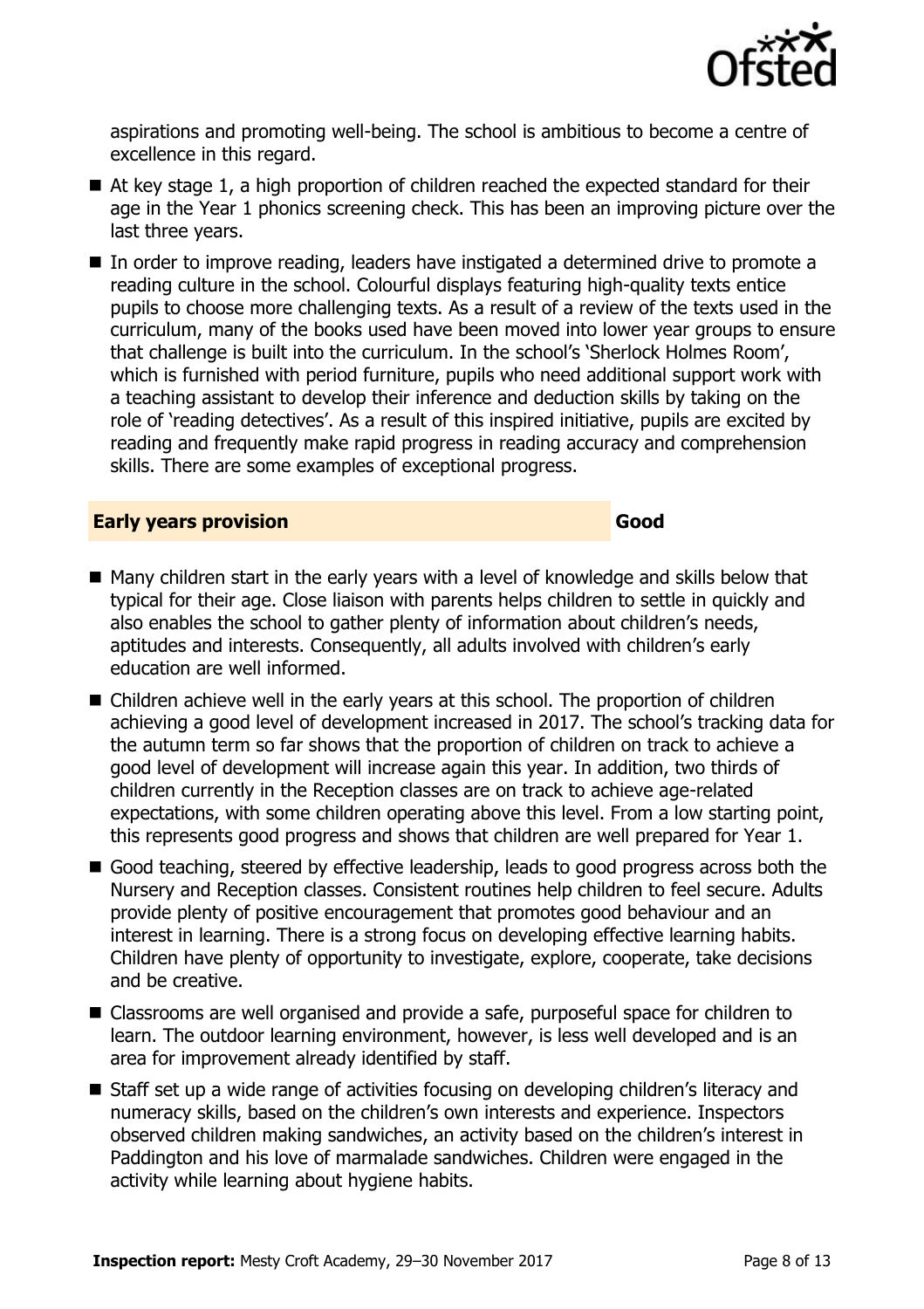

- $\blacksquare$  From when they first start in the Nursery class, children are taught to respect themselves and each other and to understand that everyone is unique and should be treated fairly. Children are encouraged to look after each other. For example, during break time, a 'VIP' child helps to prepare the snacks.
- To support transition, children move across to the Year 1 classrooms two weeks before the end of the summer term. This helps children to familiarise themselves with their new environment and helps staff to get to know the children.
- Parents are fully engaged in their children's learning through home learning logs in which children are set weekly home learning challenges. Parents are invited to comment on how their children have got on with the task. Inspectors observed a session for new parents invited to 'stay and play' with their children before they join the Nursery. This helps parents support their children's education from the start of their time at Mesty Croft.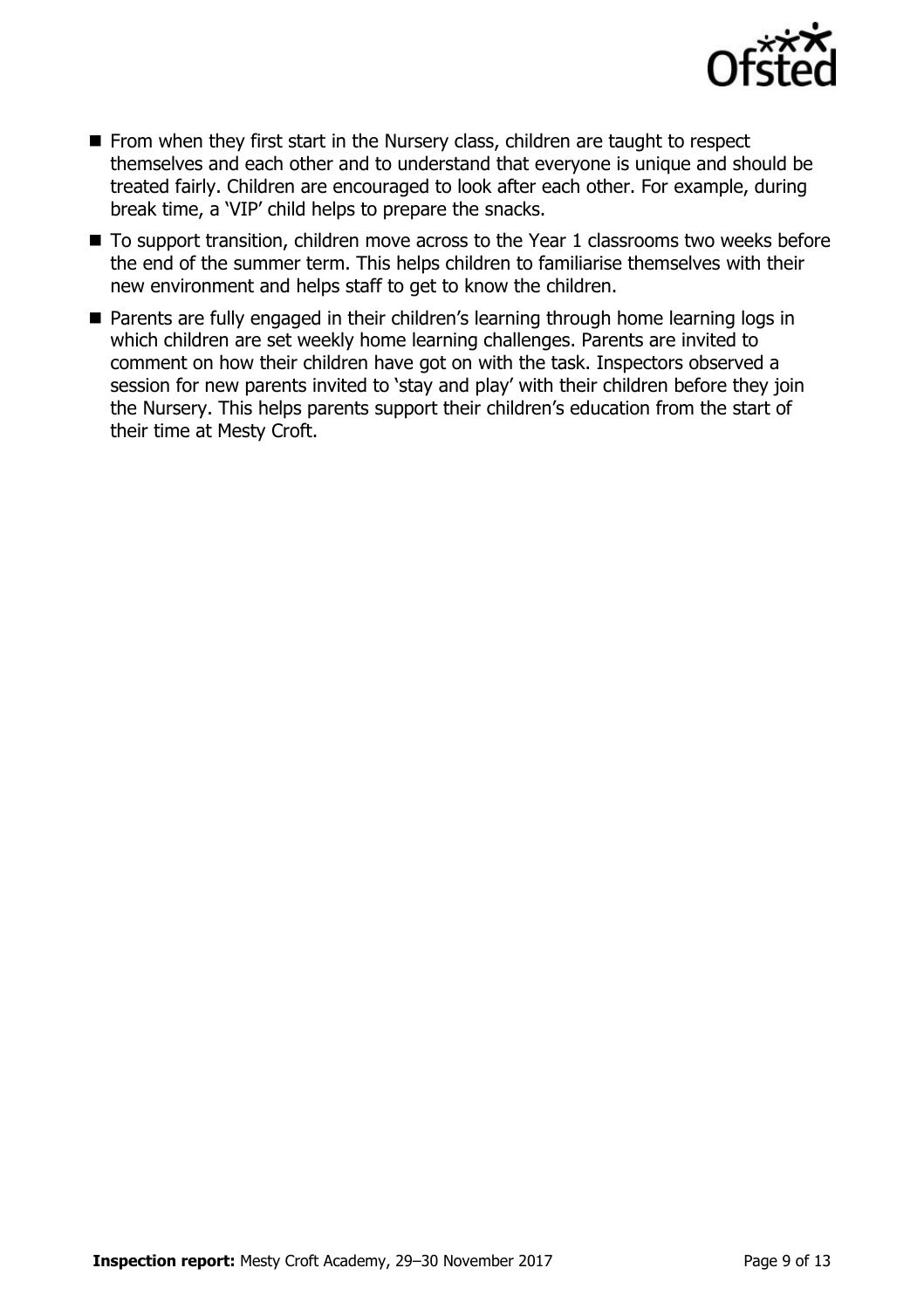

# **School details**

| Unique reference number | 137972   |
|-------------------------|----------|
| Local authority         | Sandwell |
| Inspection number       | 10042874 |

This inspection of the school was carried out under section 5 of the Education Act 2005.

| Type of school                      | Primary                                    |
|-------------------------------------|--------------------------------------------|
| School category                     | Academy converter                          |
| Age range of pupils                 | 3 to 11                                    |
| Gender of pupils                    | Mixed                                      |
| Number of pupils on the school roll | 439                                        |
| Appropriate authority               | Board of trustees                          |
| Chair                               | Mr Mike Babb                               |
| <b>Headteacher</b>                  | Mrs Lucy Bray                              |
| Telephone number                    | 01215560854                                |
| <b>Website</b>                      | www.mestycroftacademy.co.uk                |
| <b>Email address</b>                | parents.parents@mestycroft.sandwell.sch.uk |
| Date of previous inspection         | 9-10 December 2015                         |

### **Information about this school**

- The school meets the government's current floor standards, which are the minimum expectations for attainment and progress.
- The school meets requirements on the publication of specified information on its website.
- The school complies with Department for Education guidance on what academies should publish.
- The school converted to become an academy before the last inspection and is currently exploring joining a local multi-academy trust.
- $\blacksquare$  The school is in an area of high deprivation.
- The number of pupils on roll has increased since the last inspection.
- The majority of pupils are of White British heritage.
- $\blacksquare$  The proportion of disadvantaged pupils is above average.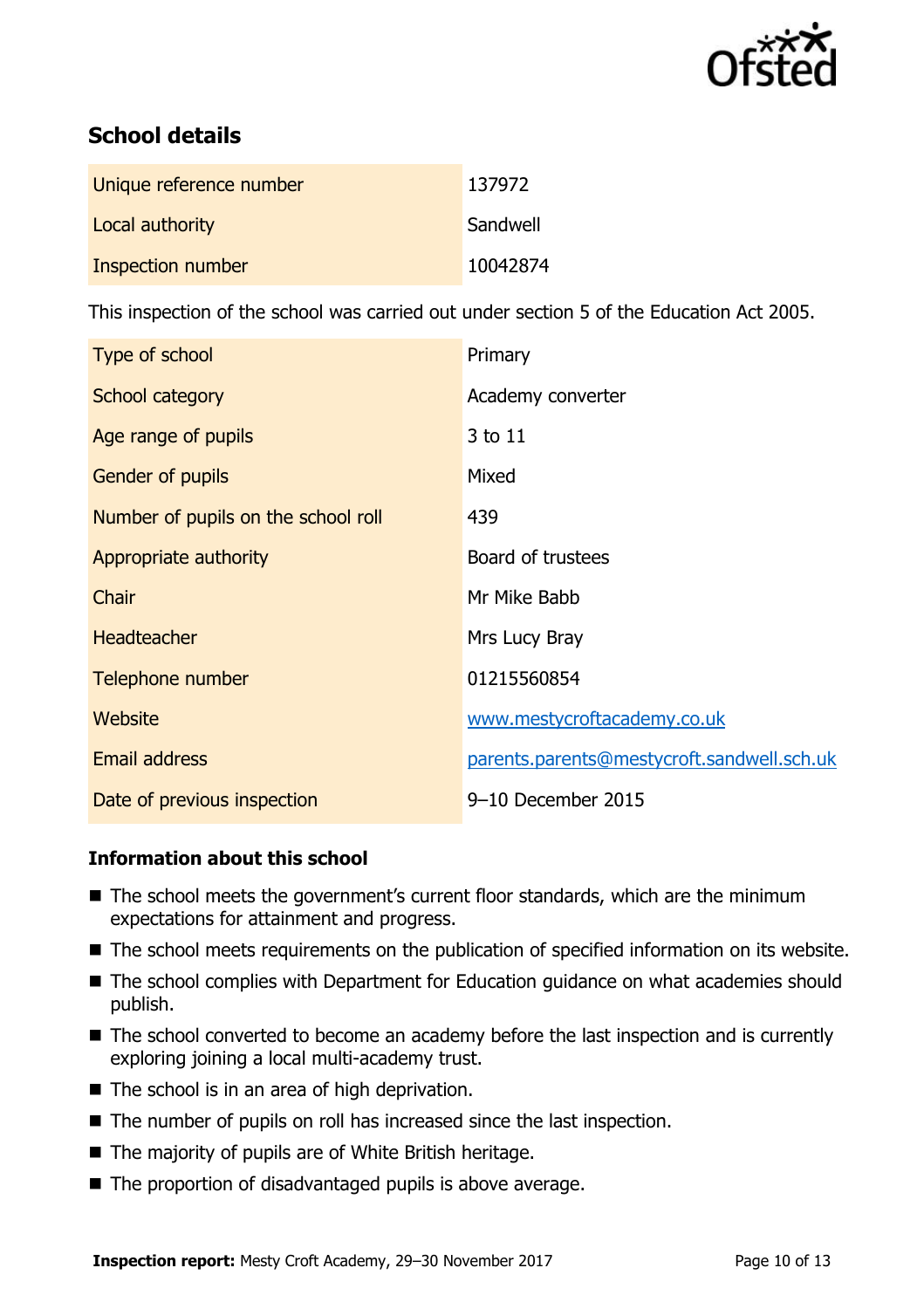

- The proportion of pupils who have special educational needs and/or disabilities is below average.
- The school runs a daily breakfast club.
- The headteacher took up her post since the last inspection and many teachers are new to the school.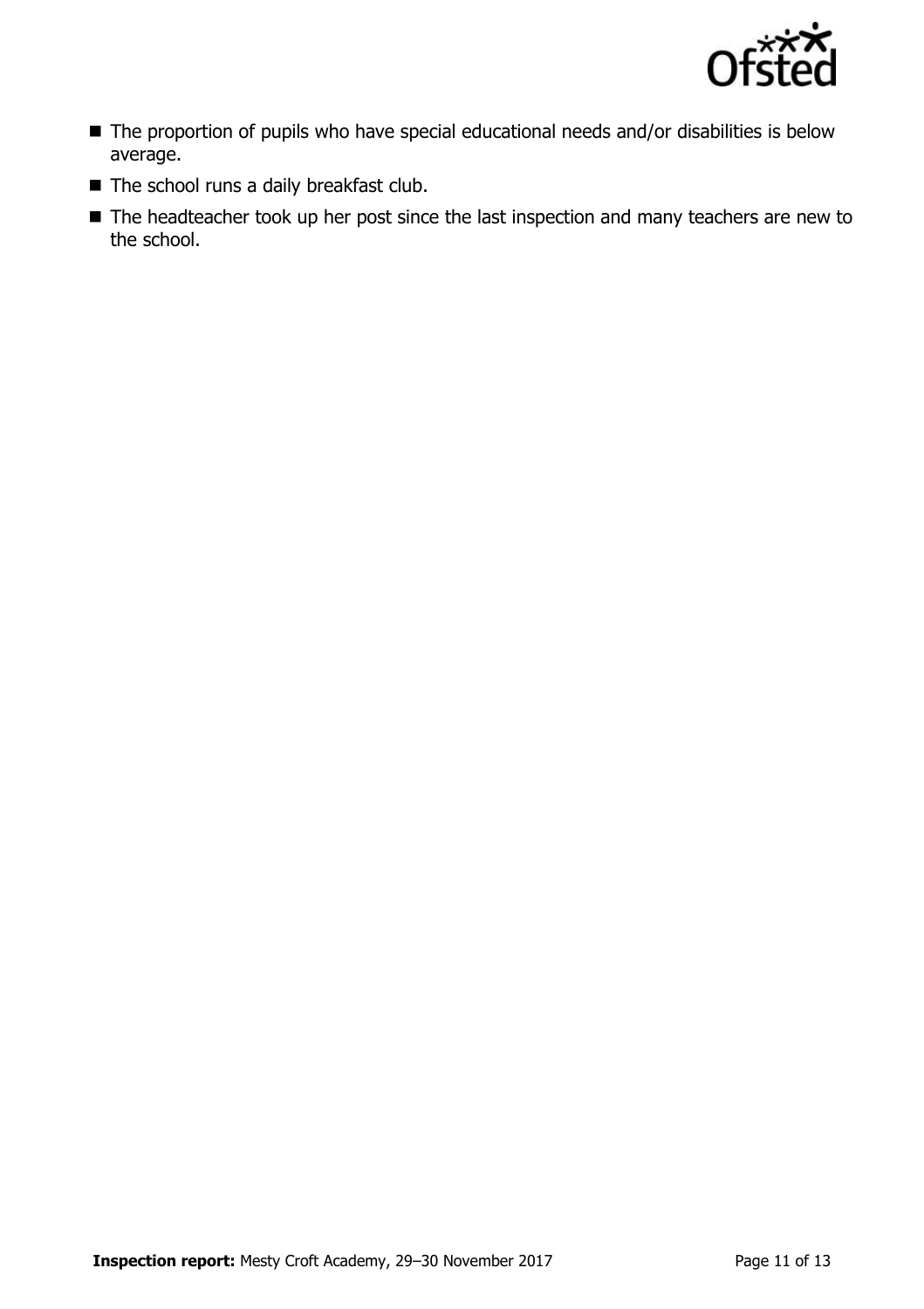

# **Information about this inspection**

- **Inspectors observed learning, spoke to pupils and looked at pupils' books in all classes.** Several lesson observations were carried out jointly with senior leaders.
- Inspectors observed pupils' behaviour on the playground, in the breakfast club and in the dining hall during lunchtime. Inspectors met with a group of pupils to ask about their views of the school and listened to pupils read.
- Discussions were held with the headteacher, the deputy headteacher and leaders responsible for English, mathematics, science, geography, computing, early years and special educational needs.
- Inspectors met with the chair of the board of directors and with a school improvement adviser.
- **Inspectors spoke to 16 parents at the beginning of the day and took into account 43** responses to Parent View and 17 comments. Twenty-six responses to the staff questionnaire were also considered.
- Documents scrutinised included: the school's own evaluation of its performance, the school improvement plan, information on pupils' progress and attainment, records of behaviour and attendance, minutes of board of directors' meetings, external reports, information relating to the performance management of staff and safeguarding information.

### **Inspection team**

| Jane Spilsbury, lead inspector | Her Majesty's Inspector |
|--------------------------------|-------------------------|
| <b>Martin Pye</b>              | Her Majesty's Inspector |
| Julie Griffiths                | <b>Ofsted Inspector</b> |